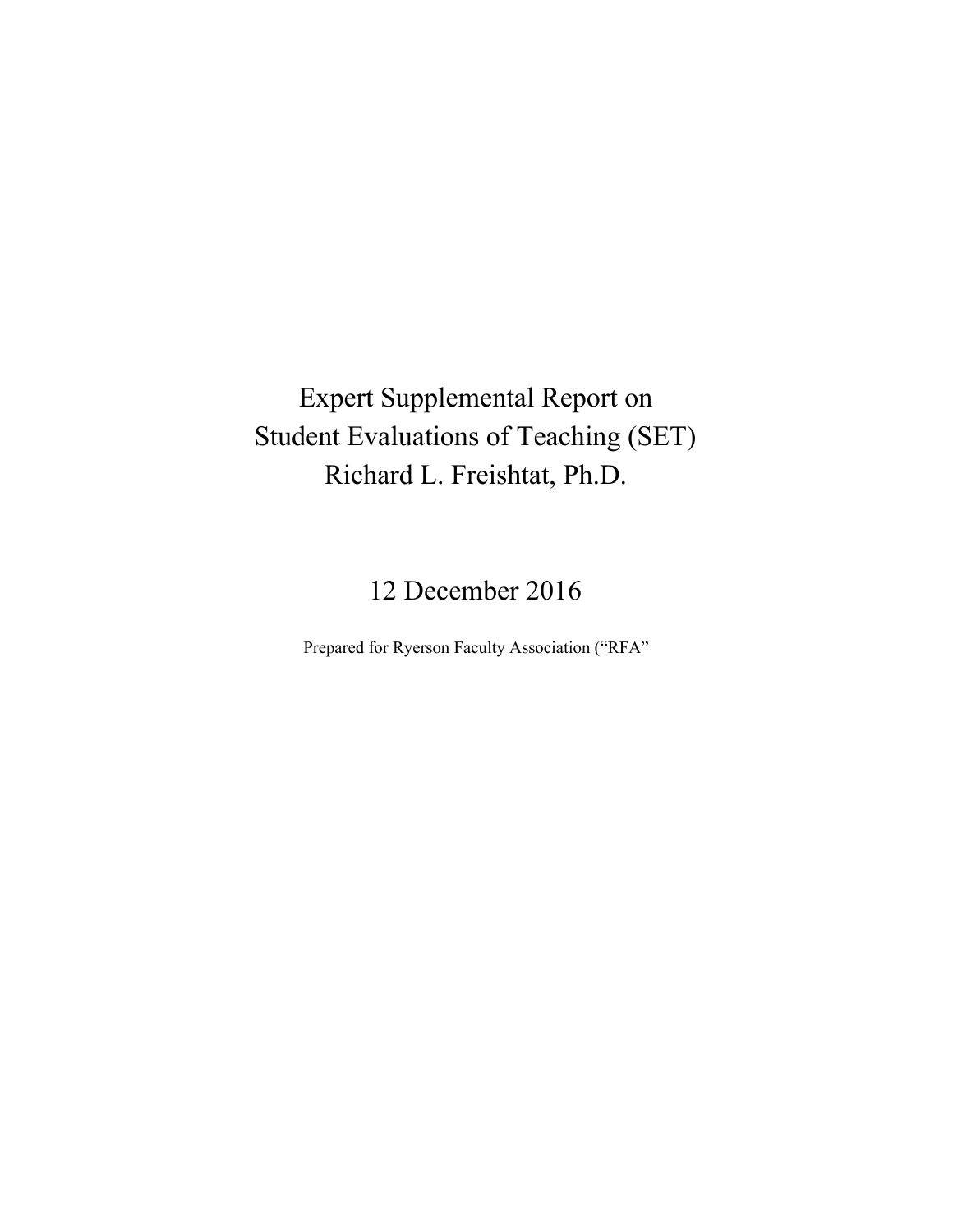## I. **BACKGROUND**

A. After providing an expert report on Student Evaluations of Teaching (SETs) on September 30, 2016, I have been asked by the Ryerson Faculty Association to provide an additional Supplementary Report assessing the specific SET tool used at Ryerson University. This tool, referred to as "Faculty Course Surveys" (FCS), is found in Appendix F of the collective agreement between the University and the Faculty Association.

# II. **SUMMARY OF OPINIONS**

- A. Appropriateness of Faculty Course Survey (FCS) questions
	- 1. Students are not in a position to evaluate or comment upon the effectiveness of a course or instructor.
	- 2. As explained in section B #2 of my expert report:
		- a) Student Evaluations of Teaching (SETs) are primarily measures of student satisfaction with their experience in a course.
		- b) A student's satisfaction with their experience in a course depends on many confounding factors that have nothing to do with the instructor's teaching effectiveness. Many of the factors that affect SETs are not what should be affecting SETs (e.g., Was the student earning the grades they thought they deserved throughout the course? Was this a required course on a topic the student did not wish to take? Did the student find the instructor's accent or appearance to be pleasant or unpleasant?).
		- c) SETs do not accurately measure a faculty member's teaching effectiveness. There is no compelling correlation between student learning and more highly rated instructors.
	- 3. As explained in section B #5 of my expert report: "Current students are well positioned to comment on their own experience of the class and inputs like: instructor's ability to communicate clearly, enjoyment, difficulty or ease, engagement or boredom, if an elective then whether they plan to take a sequel course, favorite/least favorite part of a course, whether they would recommend this course to other students, hours spent per week outside of class, and background information about pre-requisites taken or other courses in the field."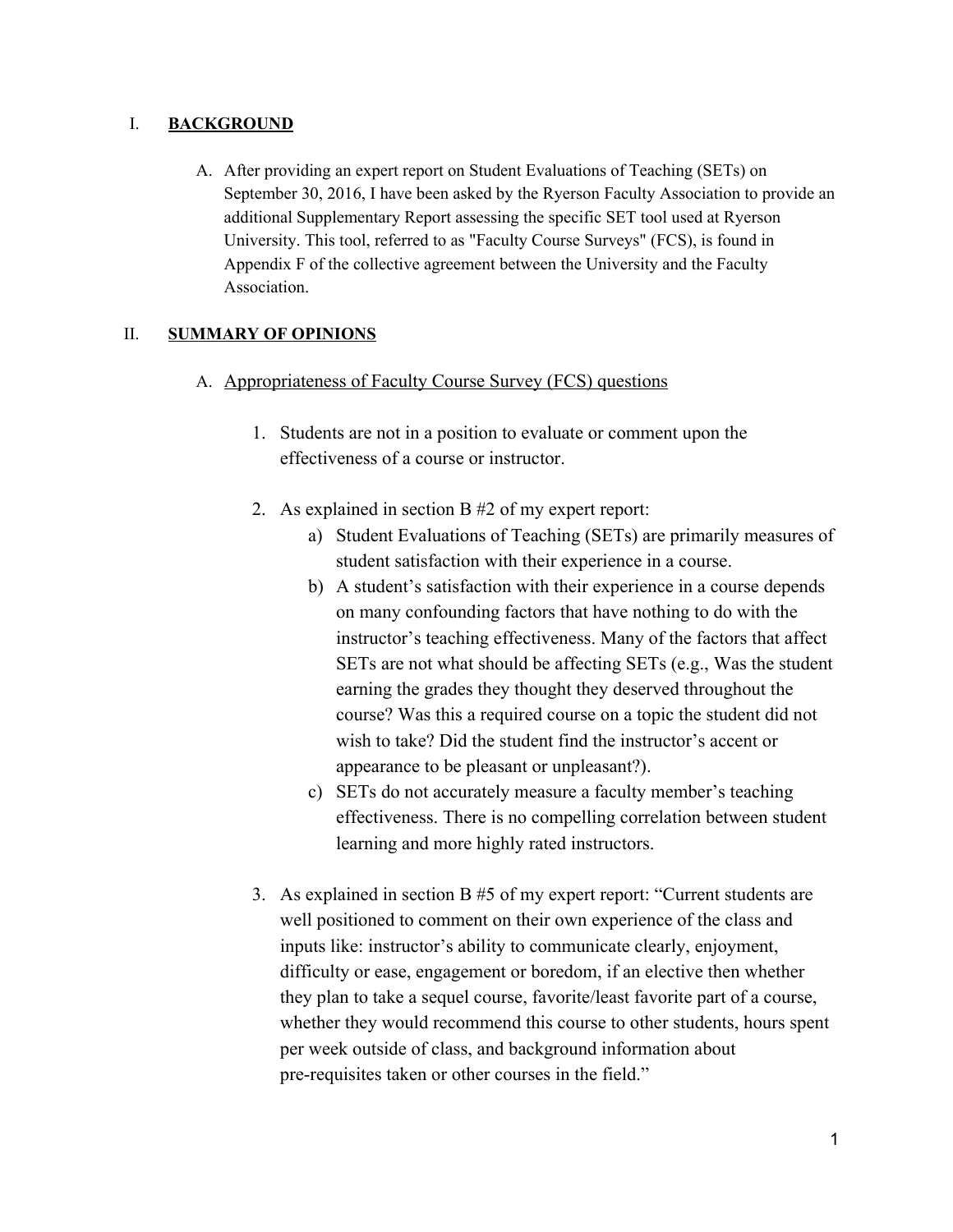- 4. Attention should still be paid to the fact that "even within these areas of student ratings, student comments can be valuable, but interpreting them is troublesome."
- 5. Appropriately focused questions contained in the FCS to provide information about a student's experience and background information include none from the University Standard Questions, and six from the Optional Course Specific Questions:
	- a) Optional Course Specific Question, Laboratory Courses Question #3 "I feel free to ask for assistance and to ask questions."
	- b) Optional Course Specific Question, Laboratory Courses Question #8 "Lab assignments are interesting and stimulating."
	- c) Optional Course Specific Question, Discussion/Tutorials/Seminars Question #4 "Discussion in this course is stimulating."
	- d) Optional Course Specific Question, Discussion/Tutorials/Seminars Question #7 "I feel encouraged to participate in the discussions."
	- e) Optional Course Specific Question, Clinical/Field Placements Question #1 "Prior coursework prepared me to handle the clinical tasks."
	- f) Optional Course Specific Question, Other Course Elements Question #2 "I am evaluated for my individual contribution to group work in this course."
	- g) \*Note that while these questions are focused on areas of classroom experience students are able to comment upon, ratings themselves are still not measures in evaluating teaching effectiveness, nor are they formative in nature without accompanying qualitative questions seeking comments that inform why a student experienced the course in a given way.
- 6. Inappropriately focused questions include all others in the FCS, and as such should not be asked at all, or in current form. Here I offer a detailed breakdown of the University Standard Questions and the areas of foci they inappropriately address or invite bias. Every Optional Course Specific Question falls into one or more of these same categories - other than those few mentioned specifically in the section above.
	- a) As explained in section B #3 of my expert report: "Students should not be used to rate the adequacy, relevance, and timeliness of the course content nor the breadth of the instructor's knowledge and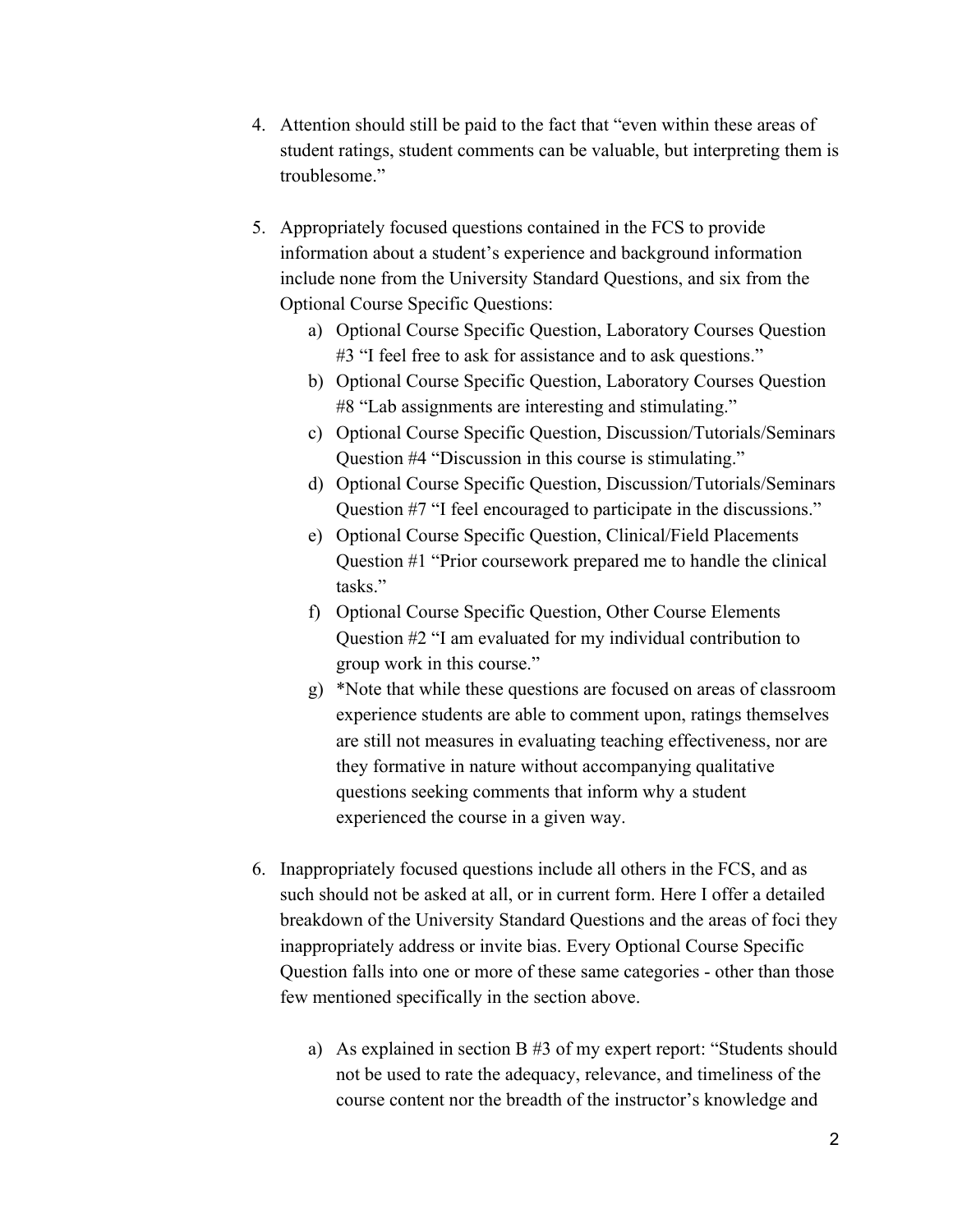scholarship."

- (1) University Standard Question #1 "The instructor is knowledgeable about the course material."
- b) As explained in section B #3 of my expert report: "Most students lack the expertise needed to comment on whether the teaching methods used were appropriate for the course." And, as explained in section D #2 of my expert report: "SET are affected by gender biases and stereotypes … and result in lower ratings on every aspect of teaching, including putatively objective measures."
	- (1) University Standard Question #7 "The course handouts/postings contain all of the information I need about the organization and operation of this course."
		- (a) The choice of handouts/postings, and their organization into the operation of a course is a part of the teaching method used by an instructor. It is a choice of content delivery, much like the choice of lecture versus discussion. Teaching methods of all kinds and forms matter, and most students do not possess the expertise necessary to comment on it.
	- (2) University Standard Question #11 "The course is well organized and managed."
		- (a) Whether a course is organized and managed well fall under the purview of teaching methods. Different pedagogies drive organization and management of a class in uniquely different and varied ways. How an instructor organizes and manages a course relying heavily on Project-Based Learning would be different than a course relying solely on lecture. Most students do not have the expertise to comment upon this, and many other, necessary distinctions.
	- (3) University Standard Question #14 "The way this course is taught helps me to learn."
		- (a) Most students lack the expertise to comment upon their learning in a course, and in fact most confound their relative experience with learning. There is no compelling correlation between student learning and more highly rated instructors.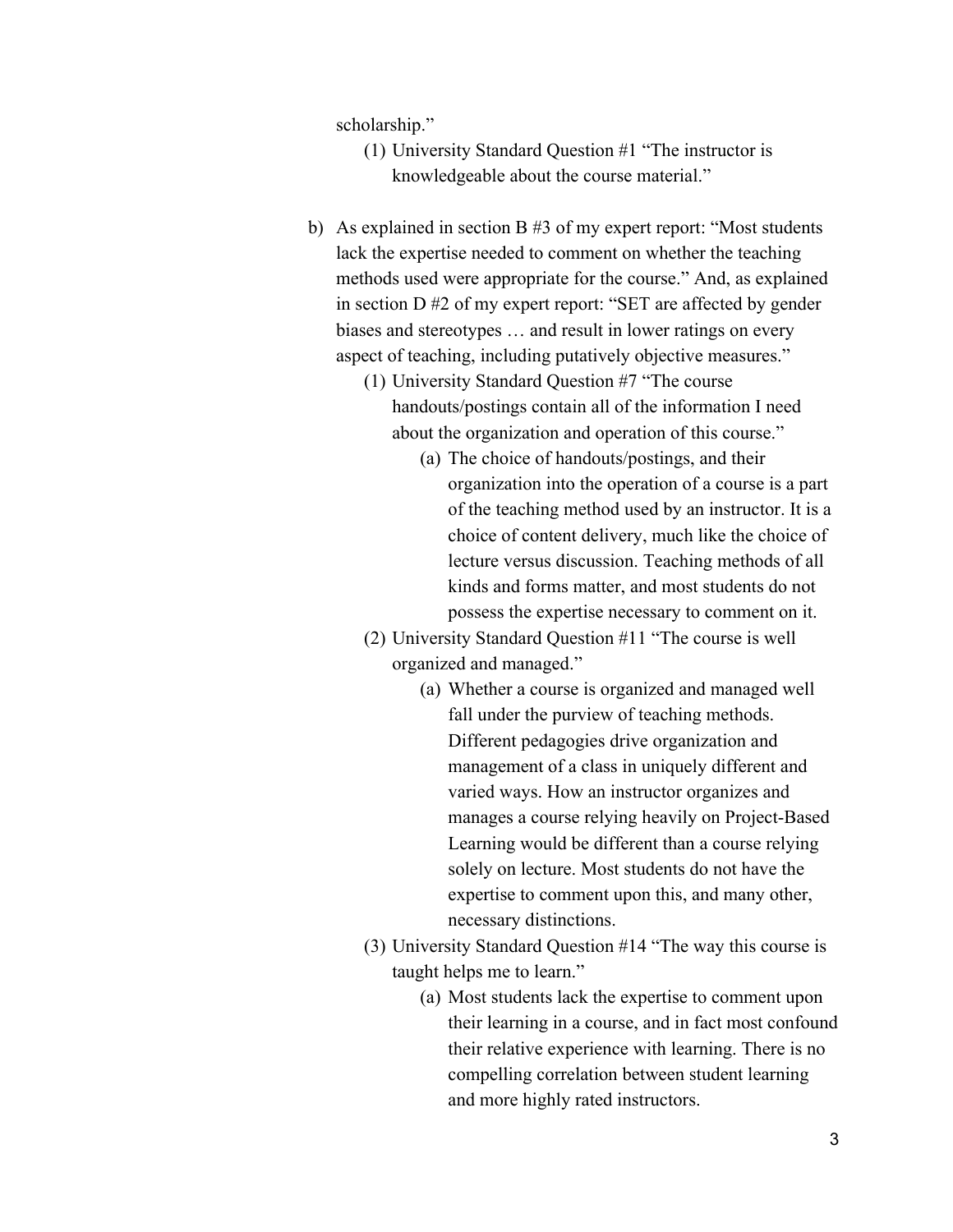- (b) Most students lack the expertise to comment on any aspect of a course or instructor, meaning in addition to the topic of learning, the phrasing of "this course" and "is taught" are areas students should not be asked to comment upon.
- c) As explained in section B #3 of my expert report: "Most students lack the expertise needed to comment on … if the content covered was appropriate for the course."
	- (1) University Standard Question #4 "Concepts are clearly explained with appropriate use of examples."
		- (a) Most students lack the expertise to comment on any aspect of a course or instructor. The phrasing of "Concepts are clearly explained…" asks students to do exactly this - to comment upon how the instructor explains concepts, instead of how they individually experienced concept explanations.
		- (b) The choice and use of examples is part of the content covered in a course. Content is not restricted the concepts themselves. It is and should include the breadth and depth of how those concepts are covered - meaning that examples provided to illustrate those concepts are course content. Most students lack the expertise to comment on the appropriateness of course content, and therefore the use of examples as well.
- d) As explained in section B #3 of my expert report: "Most students lack the expertise needed to comment on … if methods of student engagement used were appropriate to the level and content of the course."
	- (1) University Standard Question #3 "The instructor stimulates my interest in the subject."
		- (a) This question in particular is poorly worded, since students can comment upon their engagement or boredom - but not the cause of it. It asks the student to comment on the instructor's impact on their interest, which invites bias and confounding factors. If it asked about the student's interest alone, it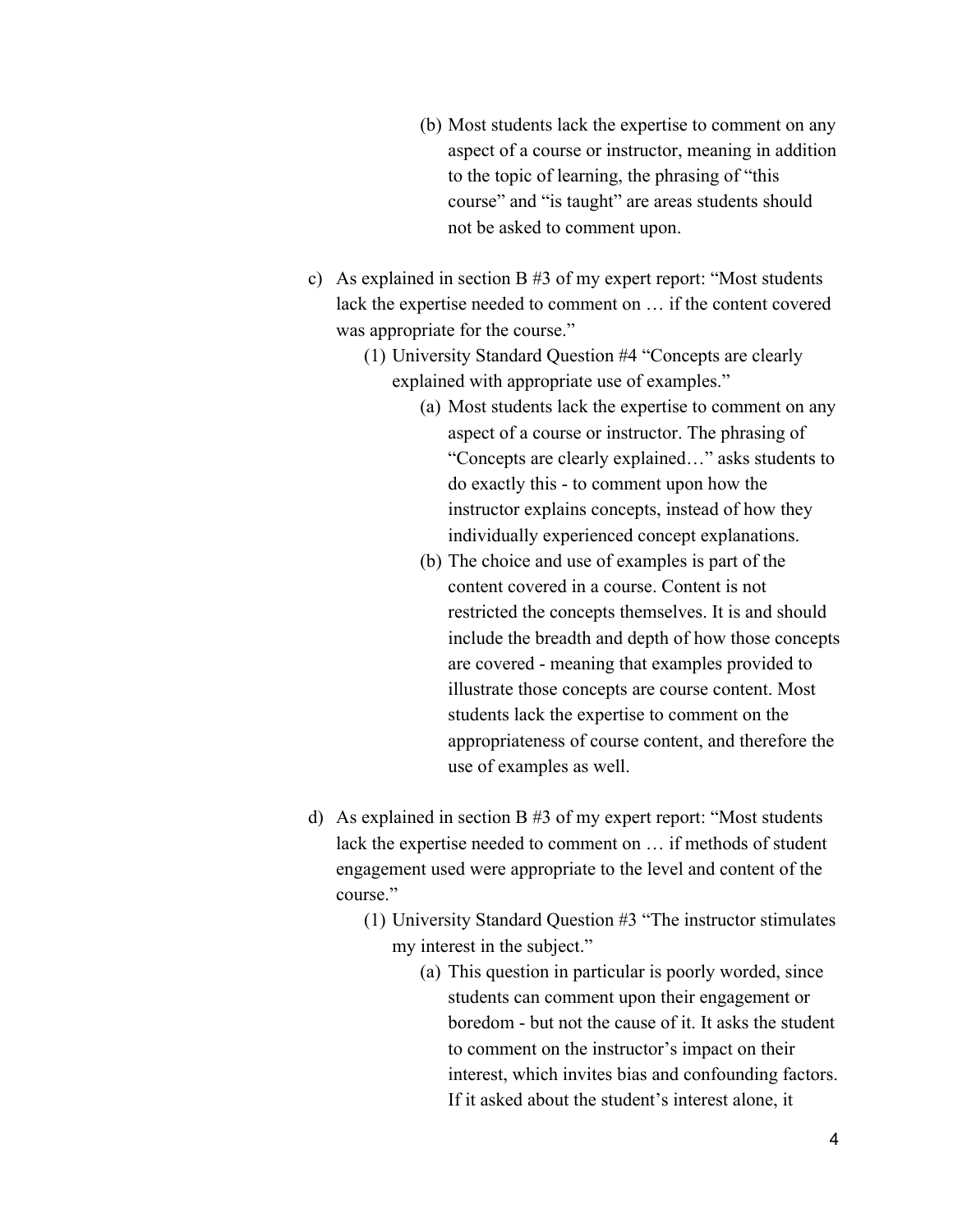#### would be more appropriate.

- e) As explained in section B #3 of my expert report: "Most students lack the expertise needed to comment on … if the assignments were appropriate for promoting and assessing their own student learning."
	- (1) University Standard Question #8 "The assessment methods, including tests, provide a fair evaluation of my learning."
- f) As explained in section B #3 of my expert report: "Most students lack the expertise needed to comment on … if what they learned has real world application, [and] if what they learned will help them in future classes."
	- (1) University Standard Question #13 "This course provides a valuable learning experience."
- g) As explained in section B #3 of my expert report: "Most students lack the expertise needed to comment on … if the type of assistance, help or support given to students was appropriate to the learning goals of the class."
	- (1) University Standard Question #6 "I get constructive feedback on my assignments."
		- (a) While the phrasing appears to be focused on the student experience, the area of question focus is inappropriate. The question asks for a judgment about the helpfulness of instructor feedback on assignments, with the implication that it is helpful to the learning goals of the class - of which assignments should be directed. However, most students lack the expertise to comment on the type and quality of help in relation to the learning goals; in this case, help in the form of constructive feedback.
- h) As explained in section B #3 of my expert report: "Most students lack the expertise needed to comment on … if the course instructor was excellent, average or poor overall."
	- (1) University Standard Question #15 "Overall the faculty member was effective."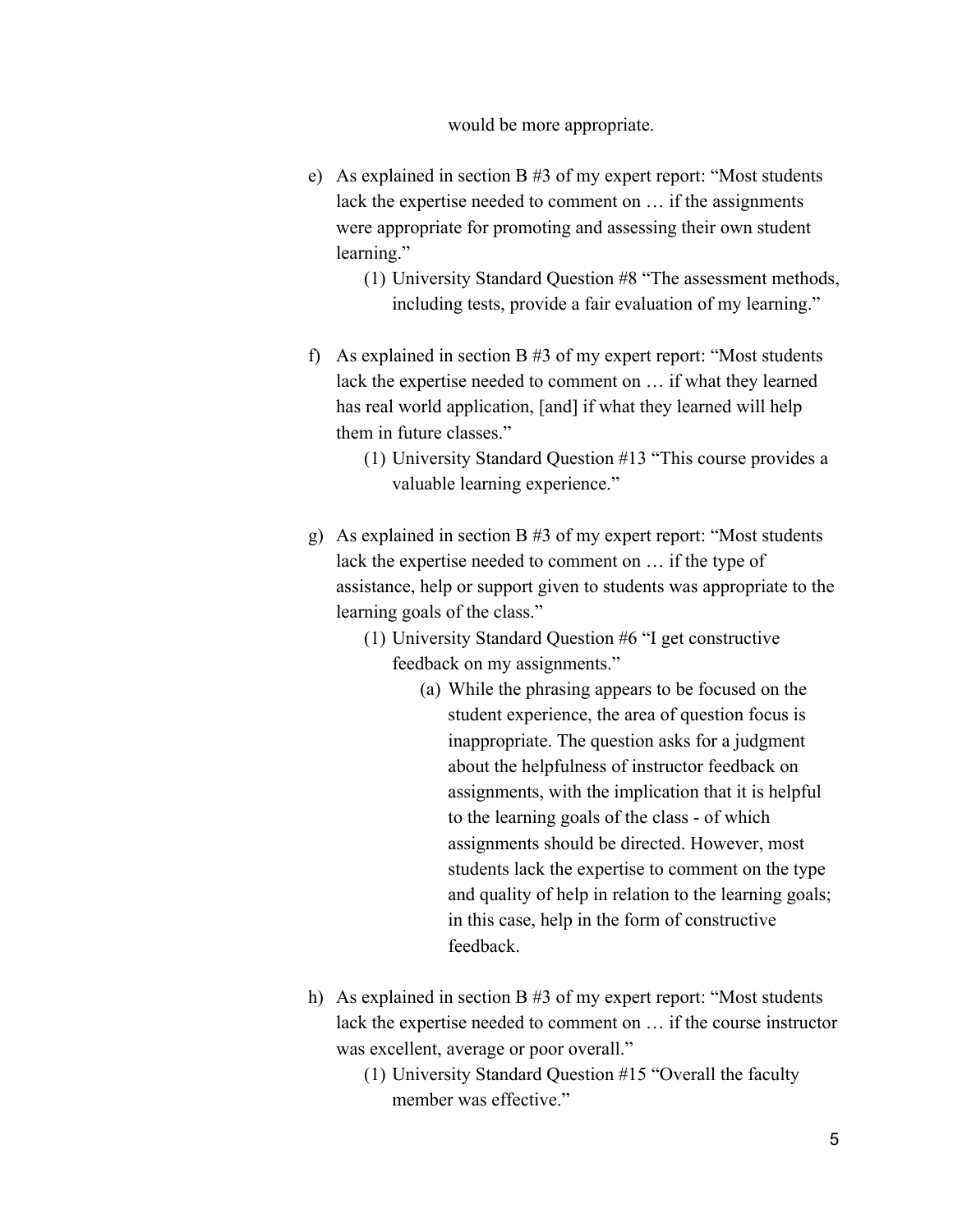- i) As explained in section  $D \# 1$  of my expert report: "Personal traits [and bias] that are considered strongly related to SETs have been shown on items related to instructor fairness [and] professor attitude<sup>"</sup>
	- (1) University Standard Question #9 "Students are treated with fairness and respect."
- j) As explained in section D #2 of my expert report: "SET are affected by gender biases and stereotypes … and students rated a male instructor higher especially on 'enthusiasm,' 'showed interest in the subject,' and 'using a meaningful voice tone.'"
	- (1) University Standard Question #2 "The course material is presented with enthusiasm."
- k) As explained in section D #2 of my expert report: "SET are affected by gender biases and stereotypes … and result in lower ratings on every aspect of teaching, including putatively objective measures such as the timeliness with which instructors return assignments."
	- (1) University Standard Question #5 "I get timely feedback on my assignments."
	- (2) University Standard Question #10 "The class meets as scheduled and on time."
	- (3) University Standard Question #12 "The instructor is available for consultation as specified on the course handouts/postings."
- 7. The structure of the mandatory questions, and other optional, questions is not appropriate. Asking more general questions first (not to mention the flaws within the questions themselves) invites more bias and confounding factors into the rating of those items. While not possible to account for, or prevent bias on items like these, it can be better approached by designing SETs that focus on course-specific experience and inputs first, before moving to more generally applicable student experience and input questions. In this way, when students rate a general question, it is done so after first considering specific aspects of course experience.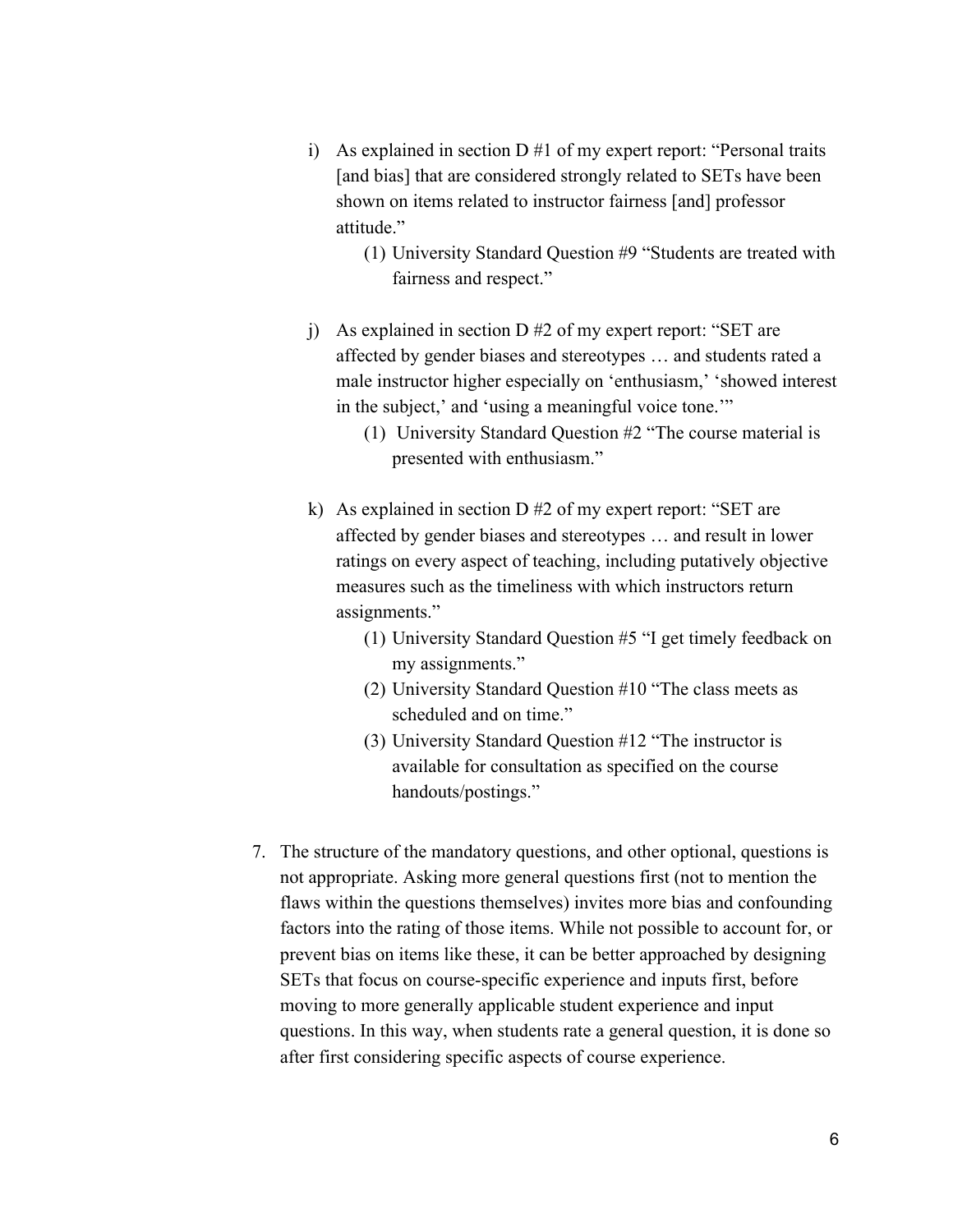8. Overall, the FCS is poorly constructed and invites bias in virtually every response and rating item. Note the difference between appropriate and inappropriate items. Appropriate items ask the student to comment on themselves, their background, and their experience only. Inappropriate items ask the student to comment on the course or instructor, and the impact on them/their learning. These types of questions invite the most bias, and include areas of teaching and learning that students do not have sufficient expertise to comment upon.

## B. The 5-point rating scale

- 1. A 5-point Scale, or any scale, is not appropriate to utilize in an FCS. The number of scale items, and numbers/labels of the items themselves, are essentially meaningless. The numbers/labels, and the difference between numbers/labels, do not necessarily mean the same thing to different students in the same or different courses. They presume that a low rating and high rating can balance to make an average rating. For SETs, there is no reason any of those things should be true. Giving students more or less rating options does nothing to improve the accuracy or reliability of the meaning of those numbers/labels.
- 2. SET ratings are ordinal categorical variables: The ratings fall in categories that have a natural order, from worst (1) to best (5). But the numbers are labels, not values. Replacing the numbers with descriptions means no information is lost. In fact, if ratings are to be used, it would be advantageous for the FCS students' complete to have equivalent full descriptive labels and not basic numbers. The advantage of descriptive labels, like those reflected in the collective agreement between the University and the Faculty Association, makes the temptation to average scores and represent teaching by a single number challenging. Any use of numbers in the scale reproduces the problems that are to be avoided. Regardless, descriptive labels themselves do not mean anything more than they otherwise do as highly subjective and relative comments on student experience that cannot be compared easily for evaluation purposes, or bias accounted for in those ratings.
- 3. The rating categories used in the FCS are good if scales are used although if used, they should be done with caution and in conjunction with